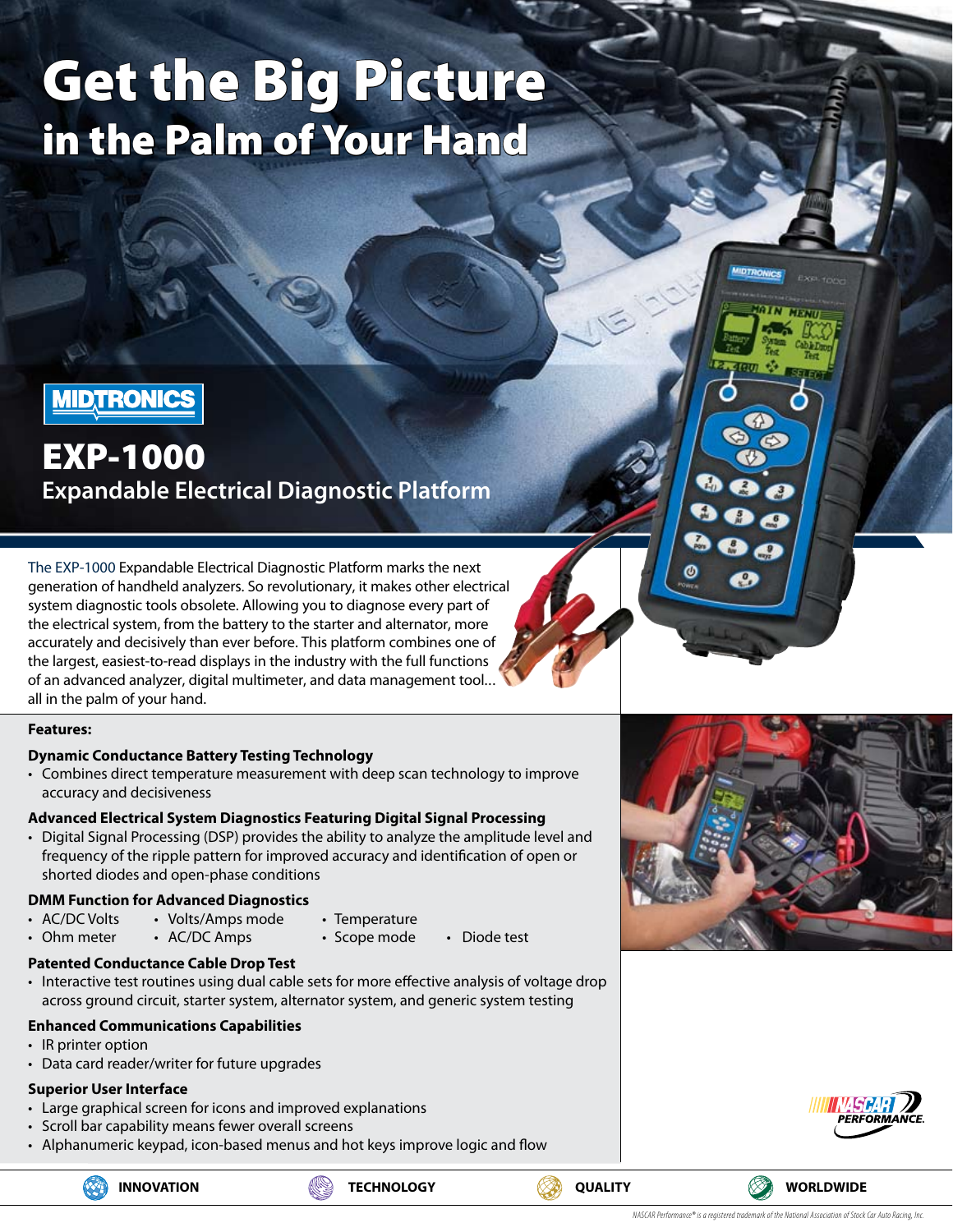

## EXP-1000 Features





**IR Data Transmitter**

**IR Temperature Sensor**

**Accessory port**

## **Dynamic Conductance Technology**

*Breakthrough battery testing technology from Midtronics delivers improved battery testing accuracy and decisiveness.* 



**Direct Temperature Measurement**

Creates a third dimension to the Midtronics battery test algorithms, improving decisiveness and making all decisions more accurate.



**Deep Scan Testing** Uses multiple frequencies and test points on deeply discharged batteries to make more decisions so that customers can avoid charging batteries with shorts,

opens, and bad cells.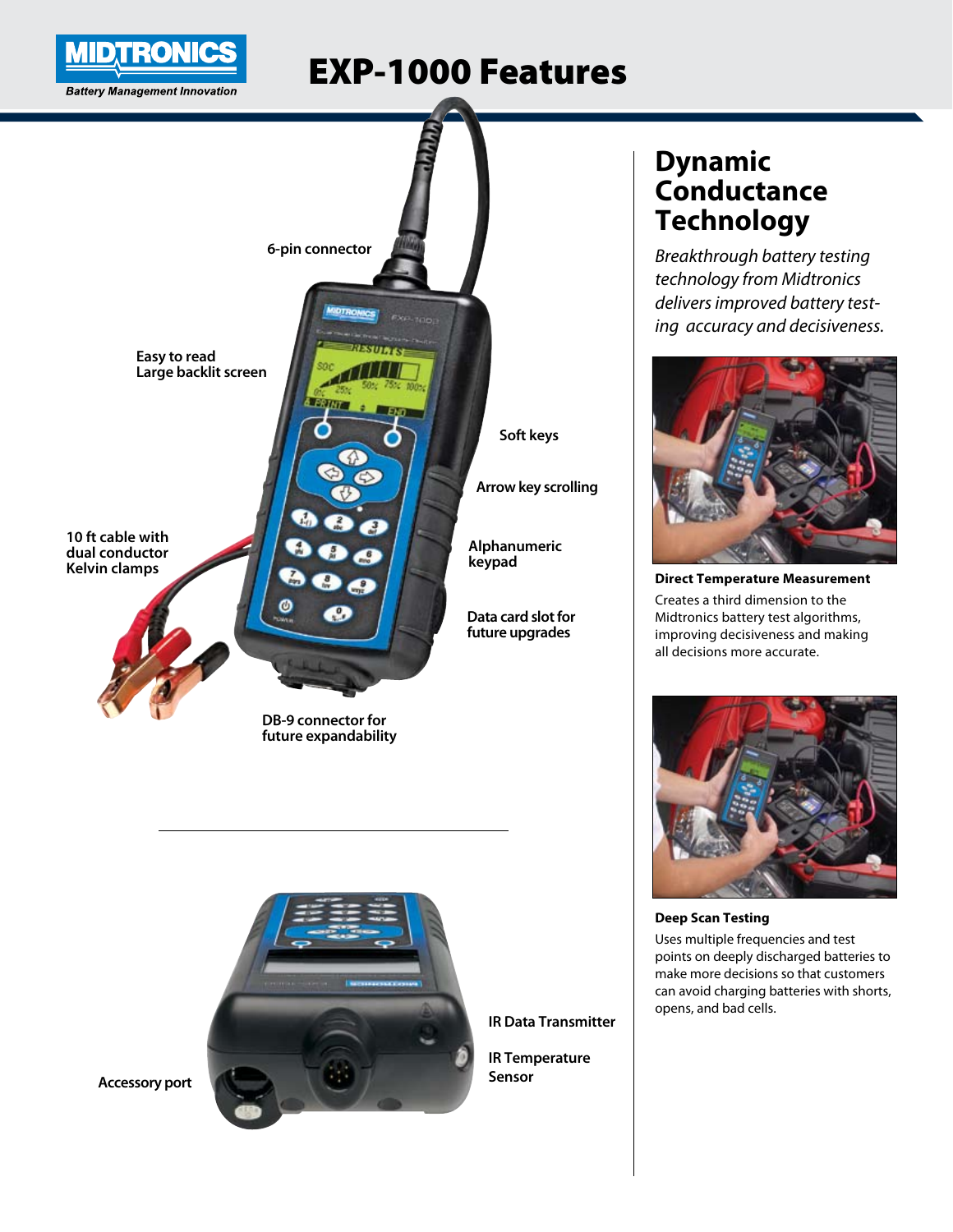## EXP-1000 Enhanced Diagnostics



**inTELLECT** EXP

**Test Report** YOUR SHOP NAME<br>1000 ANY ST.<br>OUR TOWN, STATE<br>60527<br>USA YOUR 2-1212<br>COM<br>NUMBER

10/12/2005<br>11:02 AM













**More functions and expandability**



**Enhanced Starter Diagnostics**



From battery, starter, and alternator diagnostics to circuit integrity testing, the EXP is the most versatile and reliable electrical diagnostic tool on the market today. With the ability to perform more tests with one tool, you can be more efficient, cut costs, and easily update to the newest technologies

Using the optional Amp Clamp provides an enhanced level of diagnostics beyond just starter voltage drop. The EXP starter diagnostics include starter amps draw, voltage drop, start time, and starter circuit resistance resulting in more accurate results.

#### **Digital Signal Processing (DSP) Capability**



For Advanced Alternator Diagnostics the EXP uses superior DSP capability to digitize the measured alternator output voltage and evaluate the spectral content of the signal. This digitized signal allows the EXP to combine pattern recognition with the amplitude level of the AC signal for improved accuracy and identification of open or shorted diodes and open phase conditions, (multiple diode failure or winding problems).